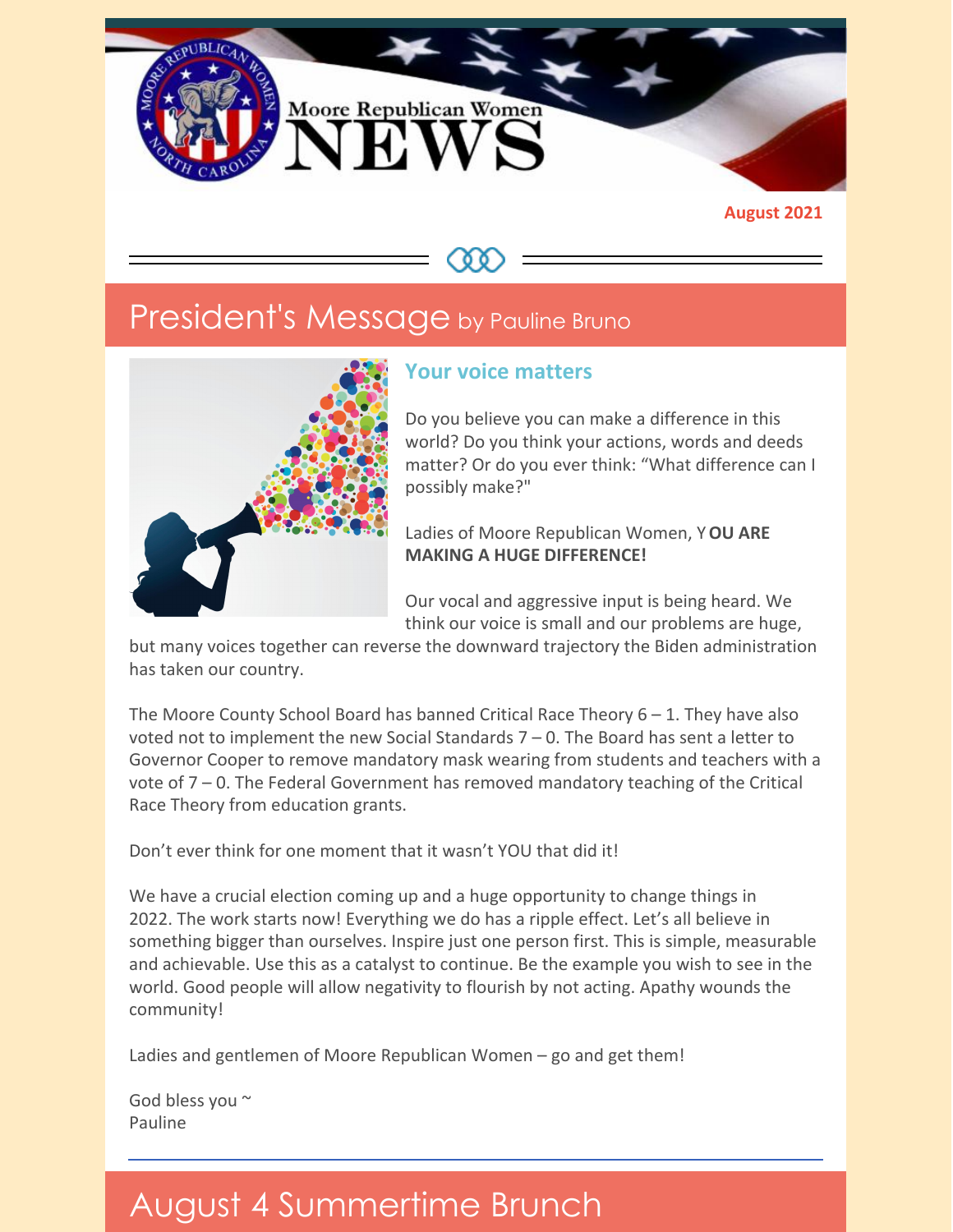

Deadline to reserve your seat is TODAY, July 29.

**Date: August 4 Time: 10:30 a.m. (BRUNCH!!) Place: CCNC Cost: \$20.00**

### **Speakers:**

Dean Jones, conservative Hollywood film-

maker; Mark Walker, candidate for U.S. Senate; Jill Stewar, President and Founder of China Rescue Dogs (recently on Fox News with Tucker Carlson).

**Collection:** School supplies for needy children.

**[Reserve](https://www.mrwnc.org/make-lunch-reservation) my seat!**

# Support the Men's Club golf fundraiser



Did you know that the Moore County Republican Men's Club donates thousands and thousands of dollars to help Republican/conservative candidates win their seats? They play a big role in all the races we win.

The Club's important annual fundraiser is a key to success - and you can help!

**Moore County Republican Men's Club Annual Golf Fundraiser: The Reburn Memorial When: August 30, 2021 Where: Country Club of North Carolina** Time: 8:30 am shotgun start **[Click](https://sites.google.com/view/mensclubgolftournament/home) here** to purchase ticket packages

If you or your spouse are not golfers yourselves, pass on the information to someone who is - or become a sponsor! Every dollar makes a difference!

### Conservative Summer Social to meet the candidates



**Want a chance to meet and talk to the**

MRW and the Moore County Republican Men's Club are co-hosting a **Conservative Summer Social,** where you can mix and mingle with local candidates for office.

> **August 12 7 - 9 pm**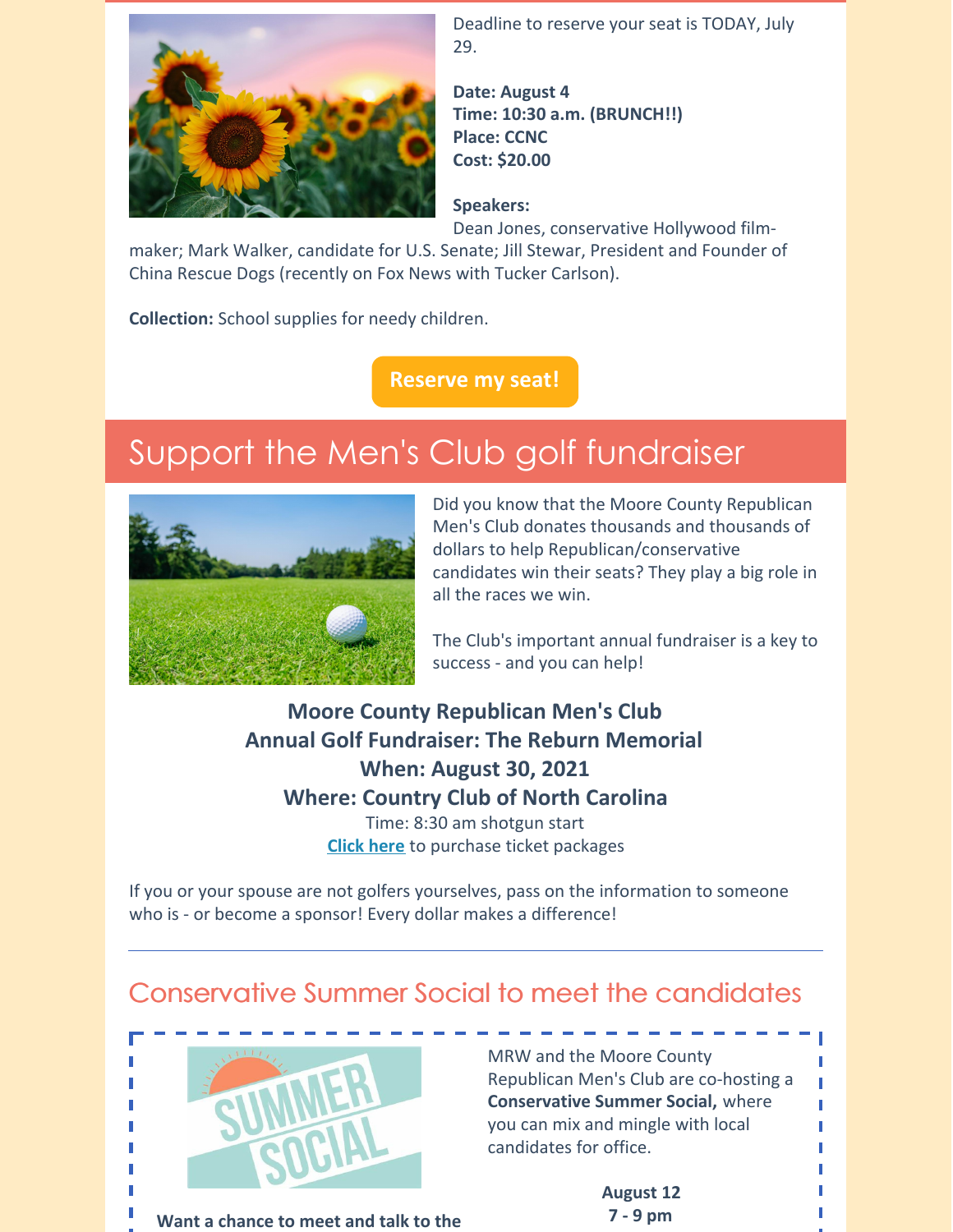**municipal candidates who are running for office this fall?**

Ī

**The Country Club of North Carolina \$10. Cash bar. Coffee and cookies.**

П

#### **Pay at the door but register [HERE!](https://mcgopnc.wufoo.com/forms/conservative-summer-social-meet-local-candidates)**

### Recent fundraising results

- MRW hosted a fun and memorable **"Sock Hop"** in June, which ended up raising about \$6,600 for the Charters of Freedom.
- The **New York Tenors,** brought to Pinehurst through the Moore County GOP, raised nearly \$10,000, which will be donated to the Moore County Young Republicans for their projects.

Thanks to all who participated! Every dollar is put to good use in ensuring the United States of America remains the nation we all love and treasure.

### Upcoming political happenings

### From meeting candidates to becoming a political leader - there's something for everyone!

### **August 7: Foundation for Applied Conservative Leadership**

Political Leadership School Saturday, August 7 9 am - 5:30 pm Phoenix Global Support HQ 2847 Bridgewood Dr., Fayetteville **[Learn](https://www.facl-training.org/schools/events/fayetteville-nc-pls-07aug2021) more**

### **August 12: A Conservative Summer Social**

Co-hosted by: Moore Republican Women and Moore Co. Republican Men's Club 7 - 9 pm The Country Club of North Carolina Cash bar. Coffee and cookies. Mix and mingle with local candidates for office

### **September 9: James E. Holshouser Jr. Speaker Series**

Inaugural live event Remembering Gov. Holshouser Bradshaw Performing Arts Center Sandhills Community College

## WEEB radio show features two from MRW

*What are you doing Sunday afternoons at 1:00 p.m.?*